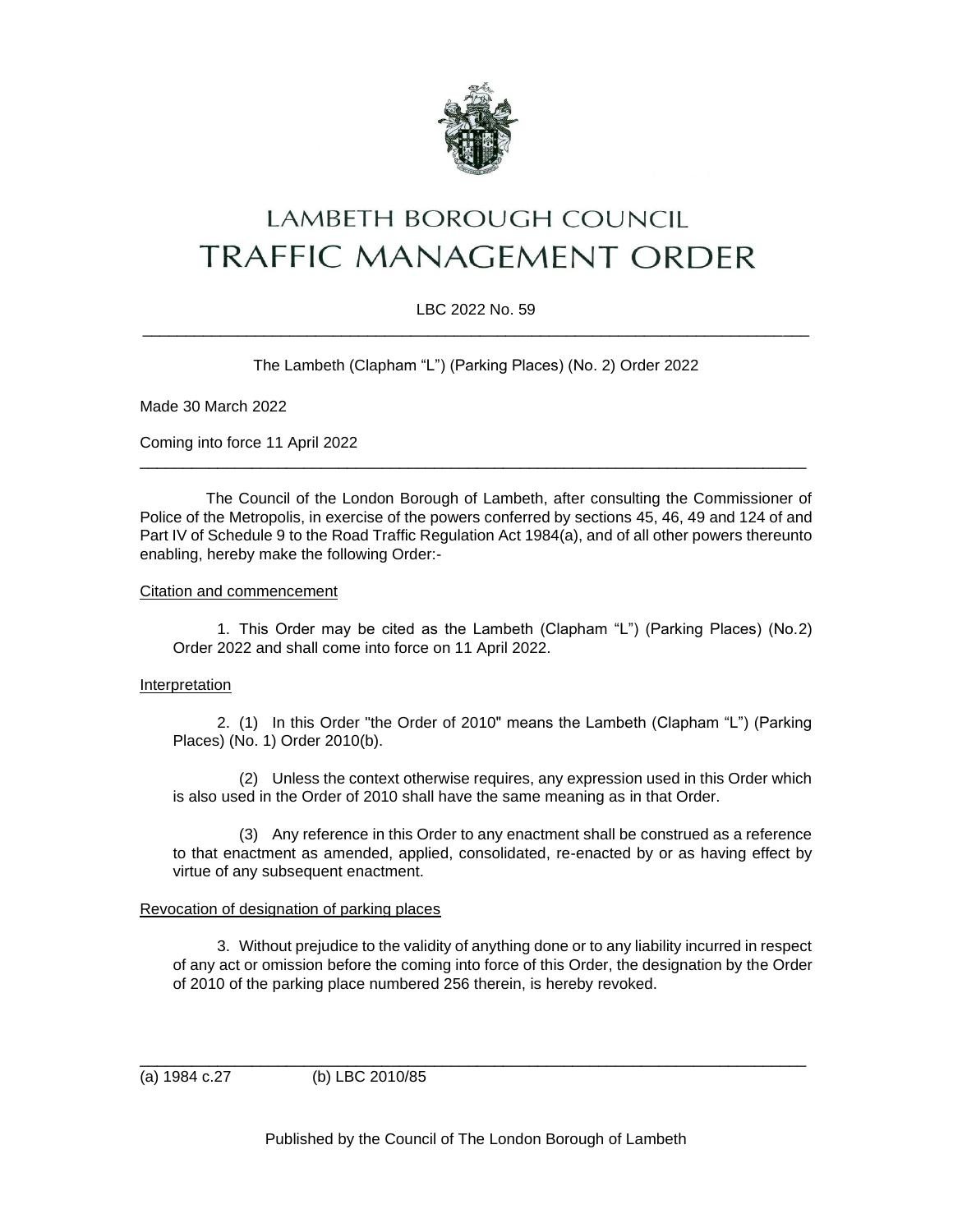4. (1) Each area on a highway comprising the length of carriageway of a street specified in column 2 of the Schedule to this Order and bounded on all sides by a white line marking is designated as a parking place.

(2) The reference in this Article to a white line marking shall be construed as a reference to the white line marking (either broken or continuous) provided for in Schedule 7 to the Traffic Signs Regulations and General Directions 2016(a) or, if applicable, authorised by the Secretary of State by virtue of section 64 of the Road Traffic Regulation Act 1984.

(3) The provisions of the Order of 2010 (other than Articles 3, 16 and 41) shall apply to the areas designated as parking places by this Order as if in those provisions any reference to a parking place included a reference to an area designated as a parking place by this Order and as if any reference to Schedule 8 to the Order of 2010 included a reference to the Schedule to this Order.

Placing of traffic signs, etc.

- 5. The Council shall:-
	- (a) place and maintain traffic signs indicating the limits of each parking place referred to in the Schedule to this Order;
	- (b) place and maintain in or in the vicinity of each parking place referred in the Schedule to this Order traffic signs indicating that such parking place may be used during the permitted hours for the leaving only of the vehicles specified in Article 4(2) of the Order of 2010;
	- (d) carry out such other work as is reasonably required for the purposes of the satisfactory operation of each parking place referred to in the Schedule to this Order.

Dated this thirtieth day of March 2022.

Ben Stevens Highway Network Manager

(a) S.I. 2016/362

\_\_\_\_\_\_\_\_\_\_\_\_\_\_\_\_\_\_\_\_\_\_\_\_\_\_\_\_\_\_\_\_\_\_\_\_\_\_\_\_\_\_\_\_\_\_\_\_\_\_\_\_\_\_\_\_\_\_\_\_\_\_\_\_\_\_\_\_\_\_\_\_\_\_\_\_\_